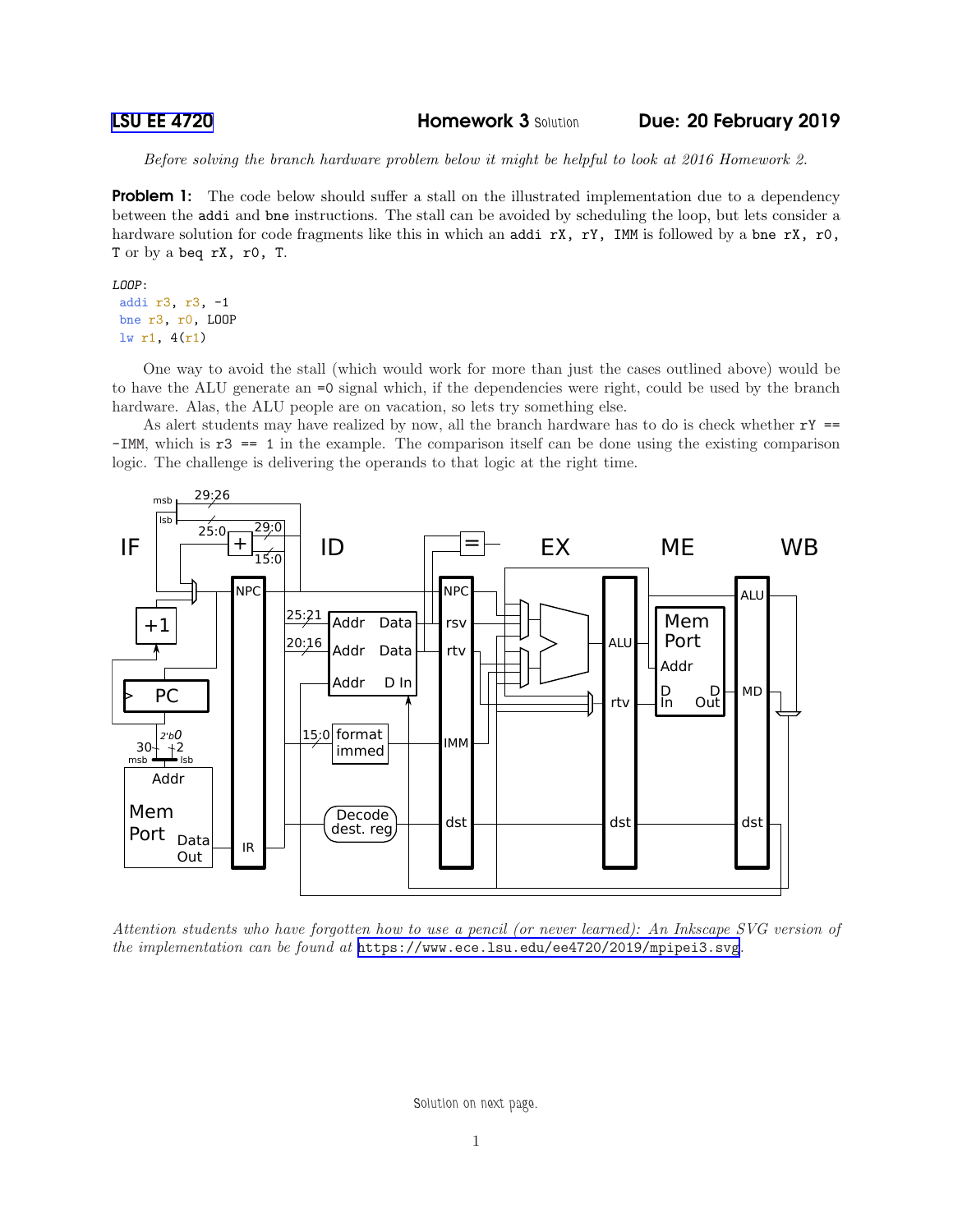

(*a*) Add hardware to the implementation above to deliver the correct operands to the comparison unit so code fragments like the one above can execute without a stall.

- Pay attention to cost, including the number of bits in each wire used. (For example, don't add a second comparison unit.)
- The changes should not prevent other code from executing correctly. (For example, a branch such as beq  $r1, r2$ , T should execute correctly.)
- Don't overlook that **rX** and **rY** are not necessarily the same register.

*Solution appears above in blue. Note that the rs value from the* addi *is obtained from the register file using a 5-bit mux to replace the branch's* rs *with that of the* addi*. A more costly alternative would be to bypass the entire 32-bit value* EX.rsv*. Also note that the immediate value from the* EX *stage is being used, because that's where the* addi *will be.*

(*b*) Add control logic to generate a BY signal which is set to logic 1 when the branch can use the bypass. The control logic must detect that the correct instructions (including the registers) are present.

*Solution appears above in green. The logic checks that there is a* bne *in* ID*, that the branch's* rt *register is zero, that the branch's* rs *register matches the* addi *destination, and that there is an* addi *in the* EX *stage.*

(*c*) If the design above was done correctly the highest cost part is the logic handling the immediate. Show how the cost of that logic can be reduced while still retaining most (but not all) of the benefits of the full-cost design. Your argument should include examples of "typical" code. (Assume [actually assert] that your code samples are typical [reflects what is running by users most of the time]. Later in the semester we'll remove the scare-quotes from "typical".)

*Solution appears above in purple. It is reasonable to expect that—I assert that!!—many loops will have an* addi*/*bne *instruction* sequence like the one above in which the immediate value is small, perhaps just  $-1$ . Suppose that the immediate fits in  $w$  bits and is